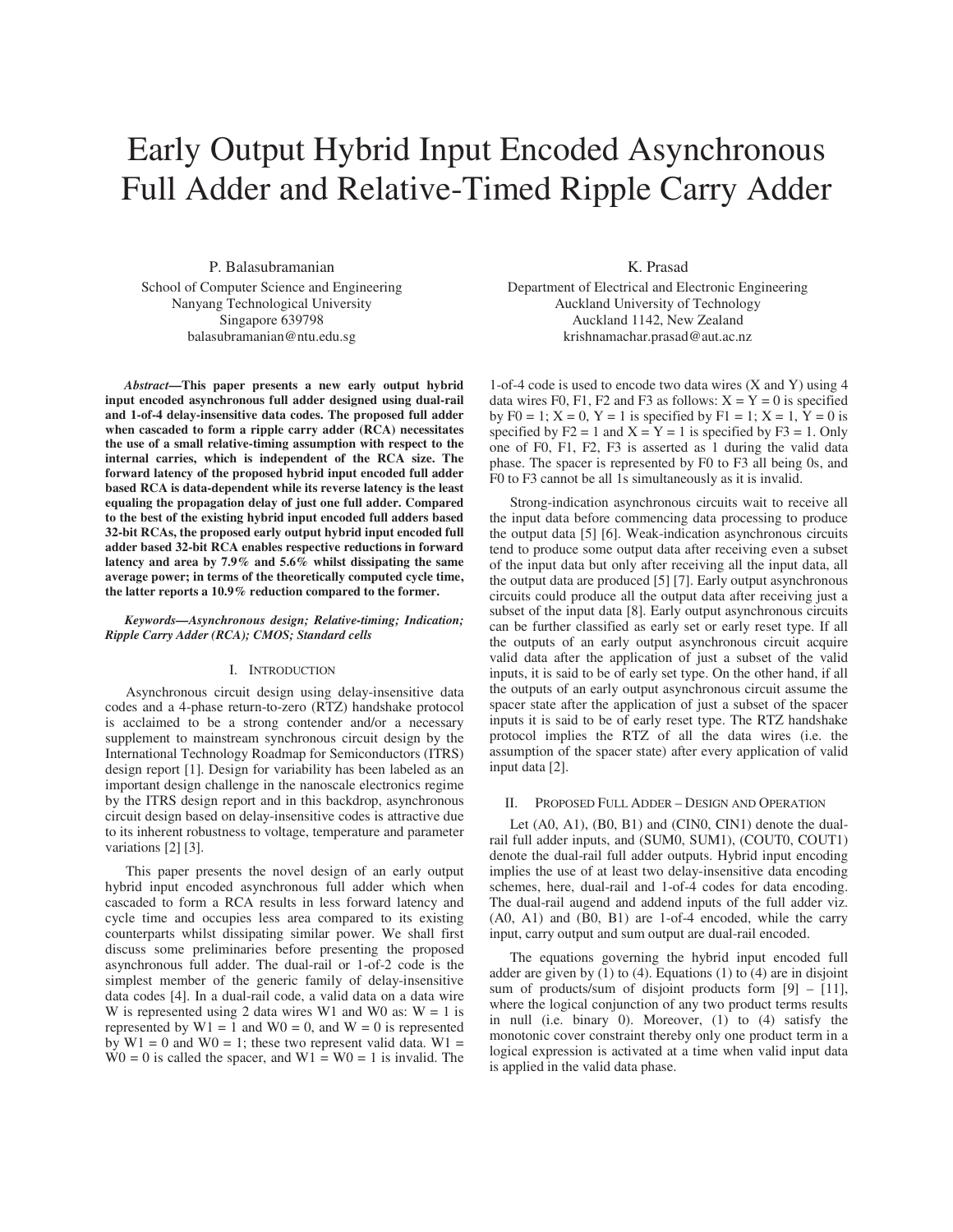$$
SUM1 = E1CINO + E2CINO + E0CINI + E3CINI \qquad (1)
$$

$$
SUM0 = E1CIN1 + E2CIN1 + E0CIN0 + E3CIN0 \qquad (2)
$$

$$
COUT1 = E1CIN1 + E2CIN1 + E3
$$
 (3)

 $COUT0 = E1CINO + E2CINO + E0$  (4)



Fig. 1 Proposed hybrid input encoded early output asynchronous full adder

 Fig. 1, which shows the proposed hybrid input encoded early output asynchronous full adder is the logic optimized synthesis of (1) to (4) by using simple and complex logic gates of a 32/28nm digital cell library [12]. The dual-rail to 1-of-4 encoder circuit is shown within the orange box in dotted lines, and the proposed full adder is shown within the brown box in dotted lines in Fig. 1. Logic redundancy [13] is implicit in the proposed full adder. In Fig. 1, CE1 to CE4 and C1, C2 represent 2-input C-elements. The C-element outputs 1 (0) when all its inputs are 1s (0s), and it maintains its existing steady-state otherwise. The 2-input C-element is realized using the AO222 complex gate with feedback. Gates CG1, CG2 are AO22 complex gates, and gates CG3, CG4 are AO21 complex gates. OR1, OR2 and OR3 are the simple gates. *int*1, *int*2, *int*3, *isum*1 and *isum*0 are the internal outputs. The internal outputs *isum*1 and *isum*0 are logically equivalent to the primary outputs SUM1 and SUM0 respectively. The operation of the proposed asynchronous full adder is described as follows by discussing carry-propagate, generate and kill modes with respect to Fig. 1.

# *A. Carry-propagate mode*

The carry-propagate mode is specified by  $A0 = B1 = 1$ , i.e.  $E1 = 1$  or  $A1 = B0 = 1$ , i.e.  $E2 = 1$ . If E1 or E2 is 1 during the valid data phase, OR2 will output 1 on *int*2, followed by an output of 1 on *int*3. Depending on whether CIN0 or CIN1 is 1, CG1 or CG2 is activated and an output of 1 is produced on *isum*1 or *isum*0 respectively. Subsequent to the production of 1 on *isum*1 or *isum*0, since *int*3 is also 1, the primary output SUM1 or SUM0 then evaluates to 1. Also, since *int*2 is 1, depending on whether CIN0 or CIN1 is 1, COUT0 or COUT1 evaluates to 1. In the subsequent RTZ phase, if E1 or E2, whichever was 1 earlier returns to 0 after the RTZ of A0 and B1 or A1 and B0, *int*2 would RTZ, followed by *int*3 returning to 0. Now, regardless of whether CIN0 or CIN1 whichever was 1 earlier returning to 0, *isum*1 or *isum*0, whichever was 1 earlier returns to 0. Since *int*3 and *isum*1 or *isum*0 have returned to 0, the primary output SUM1 or SUM0 whichever was 1 earlier returns to 0. Further, after *int*2 has returned to 0, COUT1 or COUT0, whichever was 1 earlier, returns to 0. Hence, irrespective of the RTZ of the carry input (CIN0/CIN1), both the sum and carry outputs of the proposed full adder could RTZ thus demonstrating its early reset nature.

#### *B. Carry-generate mode*

The carry-generate mode is specified by  $AI = B1 = 1$ , i.e.  $E3 = 1$ . If E3 is 1 during the valid data phase, OR1 will output 1 on *int*1, followed by *int*3 outputting 1. Since *int*1 is 1 now, depending on whether CIN1 or CIN0 is asserted as 1, *isum*1 or *isum*0 is asserted as 1, followed by SUM1 or SUM0 being asserted as 1. Further, since E3 is 1, CG3 is activated and COUT1 is asserted as 1. In the following RTZ phase, once E3 returns to 0 after the RTZ of A1 and B1, *int*1 and subsequently *int*3 would also RTZ. Moreover, after *int*1 returns to 0, *isum*1 or *isum*0, whichever was 1 earlier would RTZ. This would be followed by SUM1 or SUM0 whichever was 1 earlier returning to 0. Also, after E3 returns to 0, COUT1 returns to 0. Hence, we find that the sum and carry outputs of the proposed full adder could RTZ regardless of the RTZ of the carry input thus demonstrating its early output viz. early reset nature.

# *C. Carry-kill mode*

The carry-kill mode is specified by  $A0 = B0 = 1$ , i.e.  $E0 =$ 1. If E0 is 1 during the valid data phase, OR1 will output 1 on *int*1, followed by an output of 1 on *int*3. After *int*1 becomes 1, depending on whether CIN1 or CIN0 is asserted as 1, *isum*1 or *isum*0 is asserted as 1, followed by SUM1 or SUM0 being asserted as 1. Further, since E0 is 1, CG4 is activated and COUT0 is asserted as 1. In the following RTZ phase, once E0 returns to 0 after the RTZ of A0 and B0, *int*1 and subsequently *int*3 also RTZ. Moreover, after *int*1 returns to 0, *isum*1 or *isum*0, whichever was 1 earlier would RTZ. This would be followed by SUM1 or SUM0 whichever was 1 earlier returning to 0. Also, after E0 returns to 0, COUT0 returns to 0. Thus, the sum and carry outputs of the proposed full adder could RTZ regardless of the RTZ of the carry input once again demonstrating its early output, i.e. early reset nature.

#### III. RELATIVE-TIMED RCA

An important issue would arise when the proposed early output full adder is duplicated and cascaded to form an RCA, an example of which is shown in Fig. 2. Fig. 2 shows a 2-bit asynchronous RCA formed by cascading two stages of the proposed full adder. The dual-rail to 1-of-4 encoder circuits are not shown in Fig. 2 for the sake of simplicity and discussion. E0 to E3 are the 1-of-4 encoded data inputs, CIN01 and CIN00 is the dual-rail encoded carry input, and SUM01, SUM00 and COUT01 and COUT00 are the dual-rail encoded sum and carry outputs of the least significant full adder. On the other hand, E4 to E7 are the 1-of-4 encoded data inputs, COUT01 and COUT00 is the dual-rail encoded carry input, and SUM11, SUM10 and COUT11 and COUT10 are the dual-rail encoded sum and carry outputs of the most significant full adder.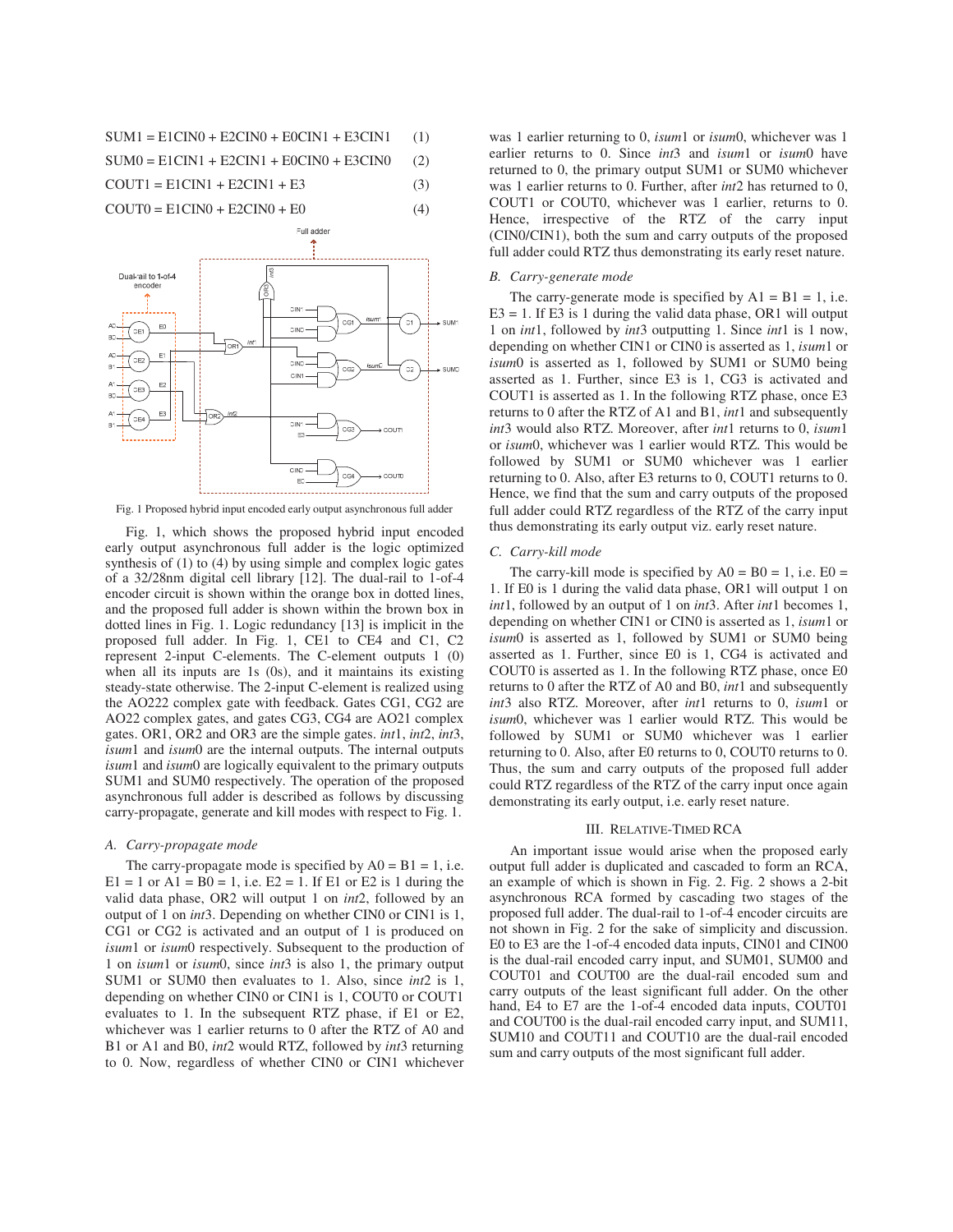In Fig. 2a, the red lines indicate a sample application of valid data inputs and the production of the corresponding valid data outputs during the valid data phase. Note that the carrypropagate mode is active in both the full adders since E1 and E5 are 1. In the least significant full adder, CIN00 is 1 and hence COUT00 becomes 1. In the most significant full adder, since COUT00 is 1, therefore COUT10 becomes 1. In Fig. 2b, the blue lines indicate an example partial RTZ of a subset of primary inputs of the 2-bit RCA and the following RTZ of all the primary outputs. It is assumed in Fig. 2b that E1 and E5 alone have returned to 0, but not the carry input CIN00 or the internal carry COUT00. It is seen that after E1 returns to 0 in the least significant full adder, OR2 outputs 0 and OR3 also outputs 0. CG1 outputs 0 and hence SUM01 returns to 0. After E5 returns to 0 in the most significant full adder, OR5 outputs 0 and OR6 also outputs 0. Since CG5 also outputs 0, SUM11 returns to 0. It is shown that CG8 outputs 0, i.e. COUT10 returns to 0. It is observed that with E1 and E5 alone returning to 0, and regardless of the RTZ of the primary carry input (CIN00) and the internal carry (COUT00), the primary sum and carry outputs of the 2-bit RCA RTZ reflecting early reset.

 Given this, the late RTZ of CIN00 would not give rise to a wire orphan (i.e. unacknowledged transition on a wire) [8] [14] since the completion detector preceding the 2-bit RCA would indicate the RTZ of the primary carry input. The completion detector [2] is made up of an array of OR gates with a OR gate dedicated to combine the corresponding rails of an encoded input and the outputs of the array of such OR gates are combined using a C-element tree. The non-RTZ of the internal carry COUT00 might give rise to the problem of gate orphan [8] [14], where the gate orphan implies an unacknowledged transition on a gate output node. To overcome the likelihood of any gate orphan, a relative-timing assumption [15] is made in the region highlighted in Fig. 2b that the internal carry returns to 0 before the corresponding sum output returns to 0, i.e. the relative-timing assumption is that COUT00 returns to 0 before SUM11 returns to 0. This relative-timing assumption concerns maximum of only 2 full adder stages in any *n*-bit asynchronous RCA. So the 2-bit RCA in Fig. 2 is said to be relative-timed. However, despite the relative-timing assumption made, it is to be noted that the successive transitions within the circuit are all monotonic [16], i.e. there would be a wave of monotonically increasing (i.e. rising) transitions within the RCA during the valid data phase followed by a opposite wave of monotonically decreasing (i.e. RTZ) transitions within the RCA during the RTZ phase. Thus, imposition of the relative-timing assumption does not affect the input-output relation within the RCA.

 To theoretically estimate the magnitude of relative-timing assumption to be made, we refer to the cell library information given in [12]. Note that we consider only the minimum size gates corresponding to [12] for this discussion. Referring to Fig. 2b, the critical path traversed for the direct RTZ of the sum output of a full adder consists of a 2-input OR gate viz. OR4 or OR5, an AO22 complex gate viz. CG5 or CG6, and a 2-input C-element viz. C7 or C8. The propagation delay associated with this critical path based on [12] is computed as 0.238ns. On the other hand, the critical path traversed for the indirect RTZ of the sum output of a full adder based on the carry input supplied from the preceding full adder consists of a 2-input  $\overrightarrow{OR}$  Fig. 2 A 2-bit relative-timed RCA constructed using the proposed early output



hybrid input encoded asynchronous full adder